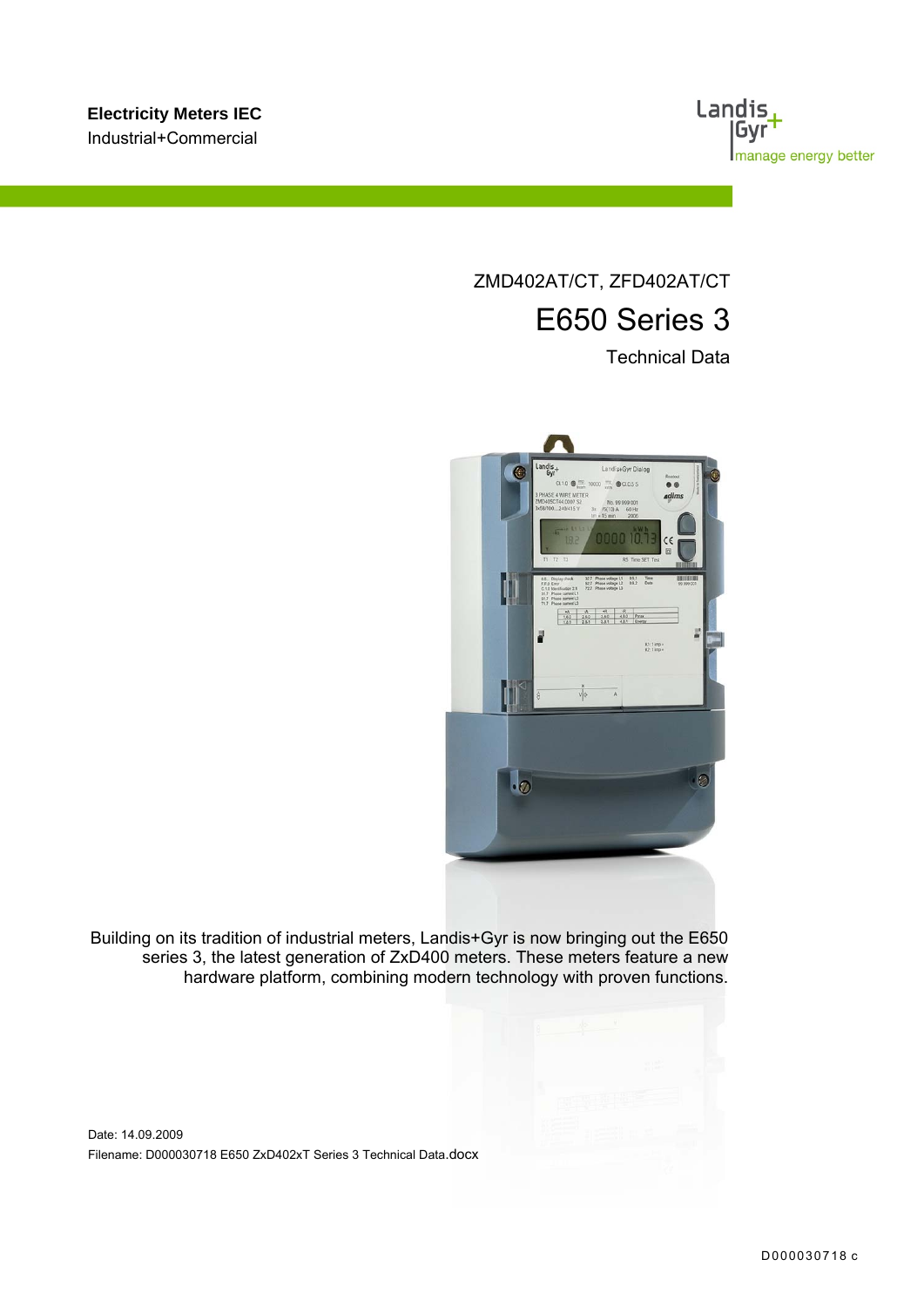The E650 transformer connected I&C meters record active and reactive energy consumption in all three-phase four-wire and three-phase threewire networks.

#### **Range**

E650 meters are the answer to a wide range of specific needs: from the reliable commercial meter to the complex measuring device with comprehensive additional functionality for sophisticated data acquisition and flexible tariff control of large industrial customers.

## **E650 Series 3** – ZxD402AT/CT Technical specifications

#### **General**

| <b>Voltage</b>                                    |                            |
|---------------------------------------------------|----------------------------|
| Nominal voltage U <sub>n</sub> ZMD402xT           |                            |
|                                                   | 3 x 58/100 V to 69/120 V   |
|                                                   | 3 x 110/190 V to 133/230 V |
|                                                   | 3 x 220/380 V to 240/415 V |
| extended operating voltage range                  |                            |
|                                                   | 3 x 58/100 to 240/415 V    |
| Nominal Voltage U <sub>n</sub> ZFD402xT           |                            |
|                                                   | 3 x 100 to 120 V           |
|                                                   | 3 x 220 to 240 V           |
| extended operating voltage range 3 x 100 to 415 V |                            |
| Voltage range                                     | 80 to 115%                 |
|                                                   |                            |
| <b>Frequency</b>                                  |                            |
| Nominal frequency $f_n$                           | 50 or 60 Hz                |
| tolerance                                         | $±2\%$                     |
| <b>IEC-specific Data</b>                          |                            |
| <b>Current</b>                                    |                            |
| Nominal Current I <sub>n</sub>                    | 1 A, 2 A, 5 A, 5  1 A      |
| Maximal Current I <sub>max</sub>                  |                            |
| metrological 2 A, 5 A                             | $200\%$ I <sub>n</sub>     |
| metrological 1 A                                  | 2 A, 10 A                  |
| metrological 5  1 A                               | 6 A                        |
| thermal 1 A, 2 A, 5 A, 5  1 A                     | 12 A                       |
| <b>Short Circuit Current</b>                      | 0.5 s with 20 x $I_{max}$  |
|                                                   |                            |
| <b>Measurement Accuracy</b>                       |                            |
| ZxD402xT                                          |                            |
| active energy, to IEC 62053-22                    | class 0.2 S                |
| reactive energy, to IEC 62053-23                  | class 0.5                  |

#### **Modular communication**

AT/CT-type meters are equipped with modular communication units which provide the right choice for the best data channel at all times. «Plug+Play» modules also offer you full freedom of choice for deployment of new communication technologies.

#### **Installation support**

An indication of phase voltages, phase angles, rotating field and energy direction supports the installation.

#### **Measurement Behaviour**

| Starting current ZxD402xT |                         |
|---------------------------|-------------------------|
| according to IEC          | 0.1% $I_n$              |
| typical                   | $0.07\%$ I <sub>n</sub> |
| 5  1 A                    | as 1 A meter            |
|                           |                         |

The startup of the meter is controlled by the starting power and not by the starting current.

| Starting power in M-circuit        | single phase |
|------------------------------------|--------------|
| nominal voltage x starting current |              |

Starting power in F-circuit all phases nominal voltage x starting current x  $\sqrt{3}$ 

#### **General**

#### **Operating Behaviour**

| Voltage failure (Power Down)   |                     |       |
|--------------------------------|---------------------|-------|
| bridging time                  |                     | 0.5 s |
| data storage                   | after another 0.2 s |       |
| switch off                     | after approx. 2.5 s |       |
|                                |                     |       |
| Voltage restoration (Power Up) |                     |       |

| function standby 3 phases                       |                         | after 2 s      |
|-------------------------------------------------|-------------------------|----------------|
| function standby 1 phase                        |                         | after 5 s      |
| detection of energy direction and phase voltage |                         |                |
|                                                 |                         | after 2 to 3 s |
| <b>Power Consumption</b>                        |                         |                |
| Power consumption per phase in voltage circuit  |                         |                |
| phase voltage                                   | 58 V 100 V 240 V        |                |
| active power (typical)                          | $0.4 W$ $0.5 W$ $0.7 W$ |                |
|                                                 |                         |                |

| Power consumption per phase in current circuit |     |                      |          |
|------------------------------------------------|-----|----------------------|----------|
| phase current                                  | 1 A |                      | 5 A 10 A |
| active power (typical)                         |     | 5 mW  0.125 W  0.5 W |          |
| apparent power (typical) 5 mVA 0.125 VA 0.5 VA |     |                      |          |

apparent power (typical) 0.8 VA 1.0 VA 1.7 VA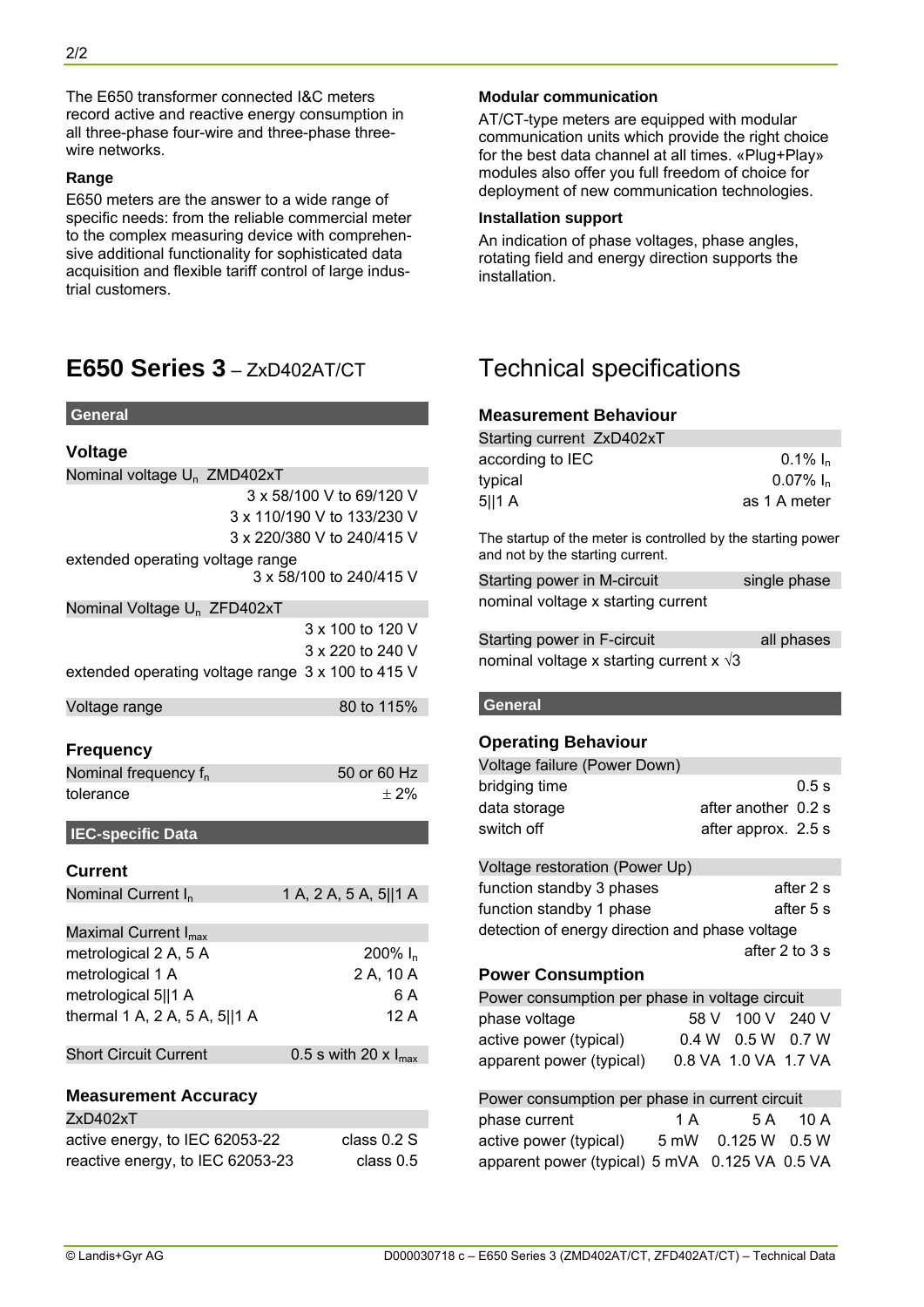#### **Environmental Influences**

| Temperature range                                                       | to IEC 62052-11                |
|-------------------------------------------------------------------------|--------------------------------|
| metrological                                                            | $-10$ °C to +45 °C             |
| operation limit                                                         | $-25$ °C to +55 °C             |
|                                                                         | $-40$ °C to +85 °C             |
| storage                                                                 |                                |
| Temperature coefficient                                                 |                                |
| range                                                                   | $-10$ °C to +45 °C             |
| average value (typical)                                                 | $\pm$ 0.008% per K             |
| at $cos\varphi = 1$<br>(from 0.05 $I_b$ to $I_{max}$ )                  | $\pm$ 0.01% per K              |
| at $cos\varphi = 0.5$ (from 0.1 $I_b$ to $I_{max}$ )                    | $\pm$ 0.02% per K              |
|                                                                         |                                |
| Impermeability to IEC 60529                                             | <b>IP51</b>                    |
|                                                                         |                                |
| <b>Electromagnetic Compatibility</b>                                    |                                |
| Electrostatic discharges                                                | to IEC 61000-4-2               |
| contact discharge                                                       | 15 kV                          |
| Electromagnetic RF fields                                               | to IEC 61000-4-3               |
| 80 MHz to 2 GHz                                                         | 10 and 30 V/m                  |
|                                                                         |                                |
| Radio interference suppression                                          |                                |
| according to IEC/CISPR 22                                               | class B                        |
| Fast transient burst test                                               | to IEC 61000-4-4               |
|                                                                         |                                |
| current and voltage circuits under load<br>according to IEC 62053-22/23 | 4 kV                           |
| auxiliary circuits > 40 V                                               | $2$ kV                         |
|                                                                         |                                |
| Fast transient surge test                                               | to IEC 61000-4-5               |
| current and voltage circuits                                            | 4 kV                           |
| auxiliary circuits > 40 V                                               | 1 kV                           |
| <b>Insulation Strength</b>                                              |                                |
| Insulation strength                                                     | 4 kV at 50 Hz during 1 min.    |
|                                                                         |                                |
| Impulse voltage $1.2/50 \mu s$                                          | to IEC 62052-11                |
| current and voltage circuits                                            | 8 kV                           |
| auxiliary circuits                                                      | 6 kV                           |
|                                                                         |                                |
| Protection class II to IEC 62052-11                                     | $\Box$                         |
|                                                                         |                                |
| <b>Calendar Clock</b>                                                   |                                |
| Calendar type                                                           | Gregorian or Persian (Jalaali) |
|                                                                         |                                |
| Accuracy                                                                | $< 5$ ppm                      |
|                                                                         |                                |
| Backup time (power reserve)                                             |                                |
| with supercap                                                           | > 20 days                      |
| charging time for max. backup time                                      | 300 h                          |
| with battery (optional)                                                 | 10 years                       |
| battery type                                                            | CR-P2                          |

## **Display**

| Characteristics                              |                            |
|----------------------------------------------|----------------------------|
| type                                         | LCD liquid crystal display |
| digit size in value field<br>8 mm            |                            |
| number of digits in value field<br>up to 8   |                            |
| digit size in index field<br>6 mm            |                            |
| number of digits in index field<br>up to $8$ |                            |

#### **Inputs and Outputs**

| Control inputs        |                                   |
|-----------------------|-----------------------------------|
| control voltage $U_s$ | 100 to 240 $V_{AC}$               |
| input current         | $\leq$ 2 mA ohmic at 230 $V_{AC}$ |

| Output contacts                                     |                   |
|-----------------------------------------------------|-------------------|
| type                                                | solid state relay |
| voltage                                             | 12 to 240 VAC/DC  |
| max. current                                        | $100 \text{ mA}$  |
| max. switching frequency (pulse length 20 ms) 25 Hz |                   |

| Optical test outputs | active and reactive energy |
|----------------------|----------------------------|
| type                 | red LED                    |
| number               |                            |
| meter constant       | selectable                 |

#### **Communication Interface**

| Optical interface      | to IEC 62056-21                   |
|------------------------|-----------------------------------|
| type                   | serial, asynchronous, half-duplex |
| max. transmission rate | 9600 bps                          |
| protocols              | IEC 62056-21 and dlms             |

Communication Units

Exchangeable communciation units for various applications.

### **Additional Power Supply (optional)**

| On Extension Board 045x |                           |
|-------------------------|---------------------------|
| nominal voltage range   | 100 to 240 $V_{AC/DC}$    |
| tolerance               | 80 to 115% U <sub>n</sub> |
| frequency               | 50 or 60 Hz               |
| max. power consumption  | 6.8 W                     |
| On Extension Board 046x |                           |
| nominal voltage range   | 12 to 24 $V_{DC}$         |
| tolerance               | 80 to 115% U <sub>n</sub> |
| max. power consumption  | 3.5W                      |
|                         |                           |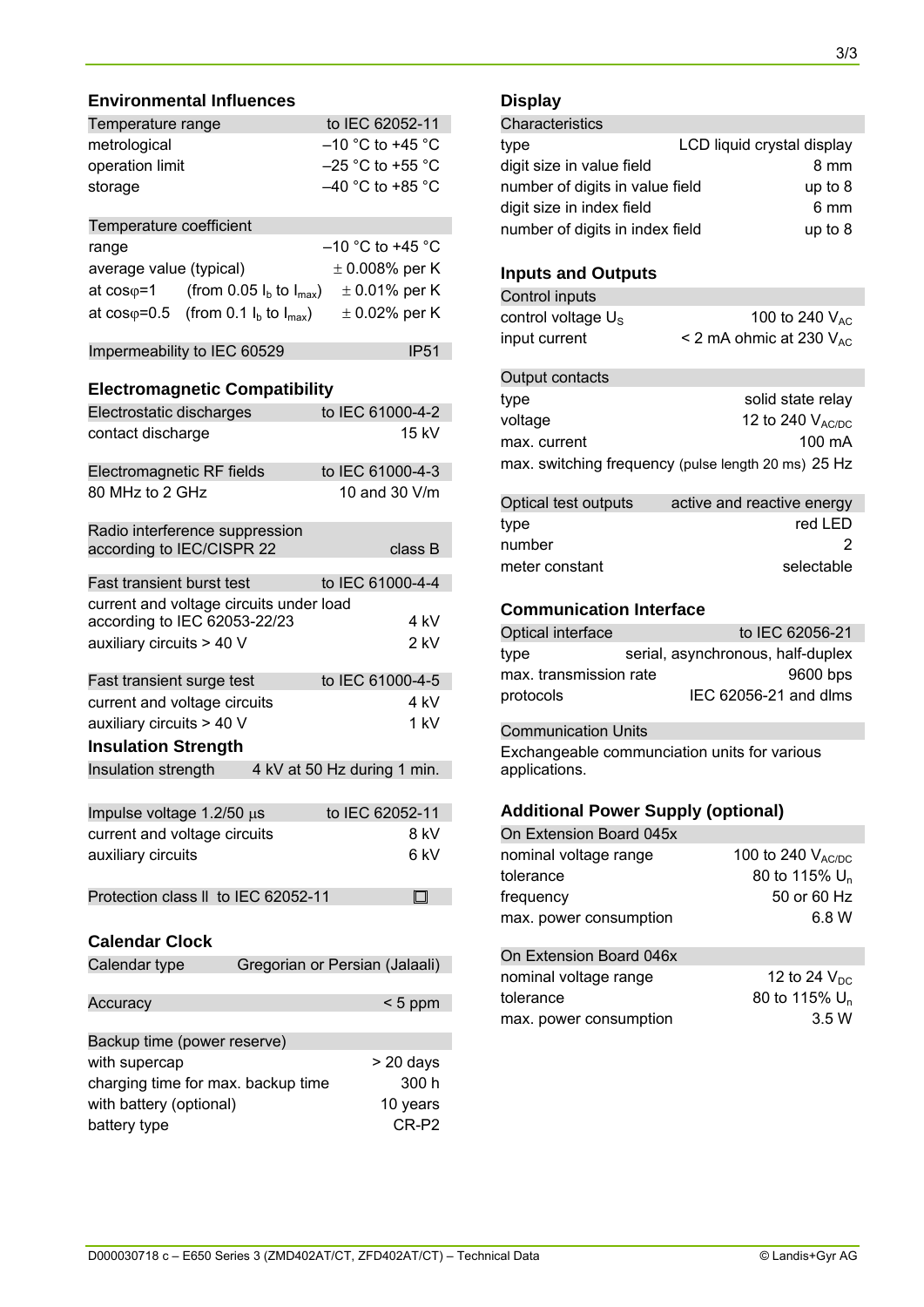| <b>Weight and Dimensions</b>                                                                                                                                   |                  |                                                                                                                    | <b>Material housing</b> |                                                           |                                              |                                                                                                                                 |  |
|----------------------------------------------------------------------------------------------------------------------------------------------------------------|------------------|--------------------------------------------------------------------------------------------------------------------|-------------------------|-----------------------------------------------------------|----------------------------------------------|---------------------------------------------------------------------------------------------------------------------------------|--|
| Weight                                                                                                                                                         |                  | approx. 1.5 kg                                                                                                     |                         |                                                           | Polycarbonate, partly glass-fibre reinforced |                                                                                                                                 |  |
| <b>External dimensions</b>                                                                                                                                     |                  |                                                                                                                    | <b>Connections</b>      |                                                           |                                              |                                                                                                                                 |  |
| width<br>height (with short terminal cover)<br>height (with standard terminal cover)<br>height (with extended hook)<br>depth                                   |                  | 177 mm<br>244 mm<br>281.5 mm<br>305.5 mm<br>75 mm                                                                  |                         | type<br>diameter                                          | <b>Phase connections</b><br>screw head       | screw type terminals<br>$5.2 \text{ mm}$<br>recommended conductor cross section 4 to 6 mm <sup>2</sup><br>Pozidrive Combi No. 2 |  |
| Suspension triangle<br>height (with extended hook)<br>height (suspension eyelet open)                                                                          | 230 mm<br>206 mm | screw dimensions<br>screw head diameter<br>tightening torque                                                       |                         |                                                           | $M4 \times 8$<br>$\leq 5.8$ mm<br>$< 1.7$ Nm |                                                                                                                                 |  |
| height (suspension eyelet covered)<br>width                                                                                                                    | 190 mm<br>150 mm |                                                                                                                    |                         | Other connections<br>type                                 |                                              | screwless spring-type terminal                                                                                                  |  |
| <b>Terminal cover</b><br>short<br>standard<br>long (opaque, transparent)<br><b>GSM</b><br>ZxB-type 80 mm<br>ZxB-type 110 mm<br>ADP1 adapter<br>RCR/FTY adapter |                  | no free space<br>40 mm free space<br>60 mm free space<br>60 mm free space<br>80 mm free space<br>110 mm free space |                         | max. current of voltage outputs<br>max. voltage of inputs |                                              | 1 A<br>250 V                                                                                                                    |  |

### **Connections**

| <b>Phase connections</b>               |                                                              |  |
|----------------------------------------|--------------------------------------------------------------|--|
| type                                   | screw type terminals                                         |  |
| diameter                               | $5.2 \text{ mm}$                                             |  |
|                                        | recommended conductor cross section $4$ to 6 mm <sup>2</sup> |  |
| screw head                             | Pozidrive Combi No. 2                                        |  |
| screw dimensions                       | $M4 \times 8$                                                |  |
| screw head diameter                    | $\leq 5.8$ mm                                                |  |
| tightening torque                      | $< 1.7$ Nm                                                   |  |
|                                        |                                                              |  |
| Other connections                      |                                                              |  |
| type                                   | screwless spring-type terminal                               |  |
| 1 A<br>max. current of voltage outputs |                                                              |  |
| max, voltage of inputs                 | 250 V                                                        |  |

#### Meter Dimensions (standard terminal cover)

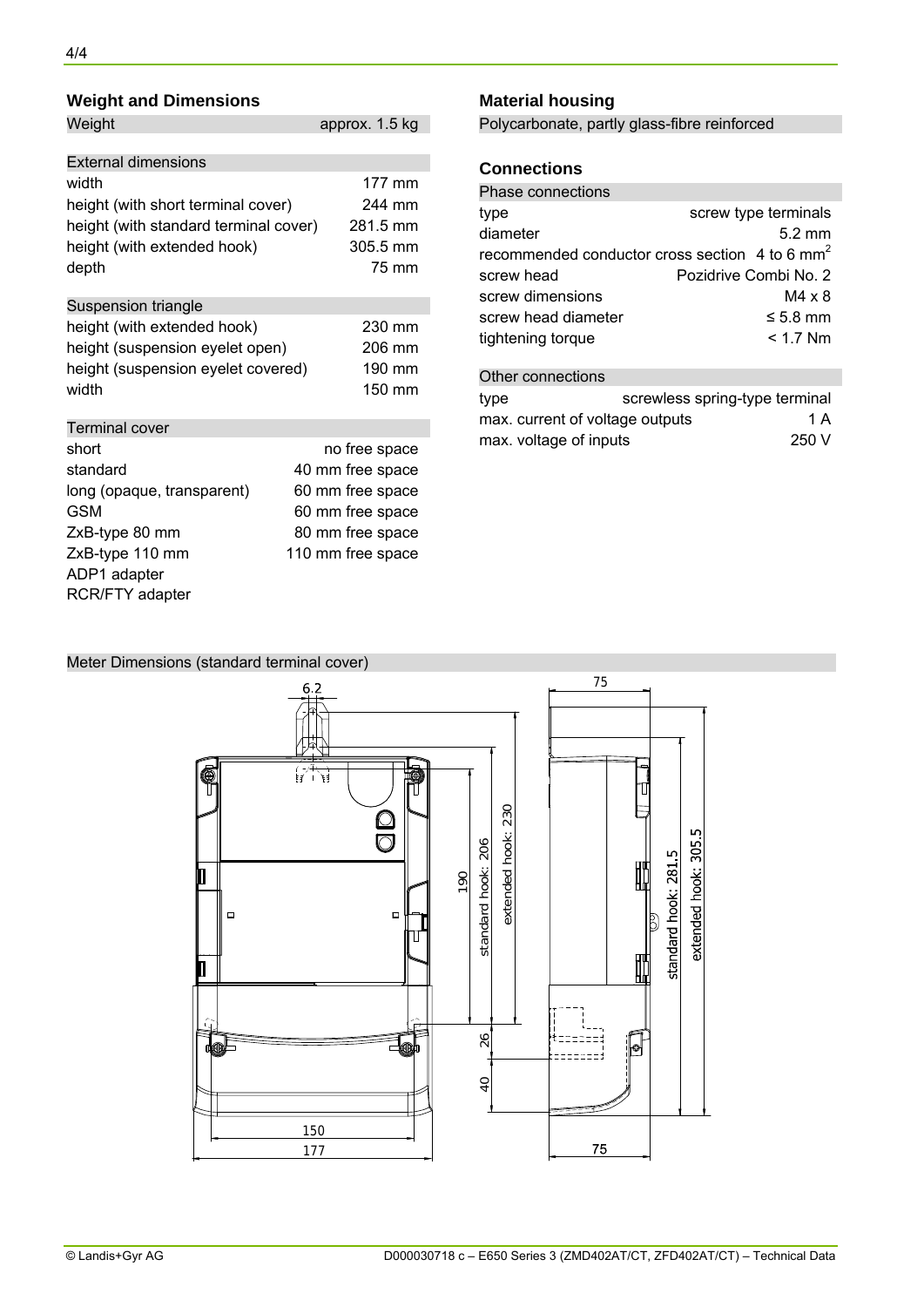#### Terminal Dimensions



#### Terminal Layout according to DIN



#### Symmetrical Terminal Layout (optional, ZMD400 only)